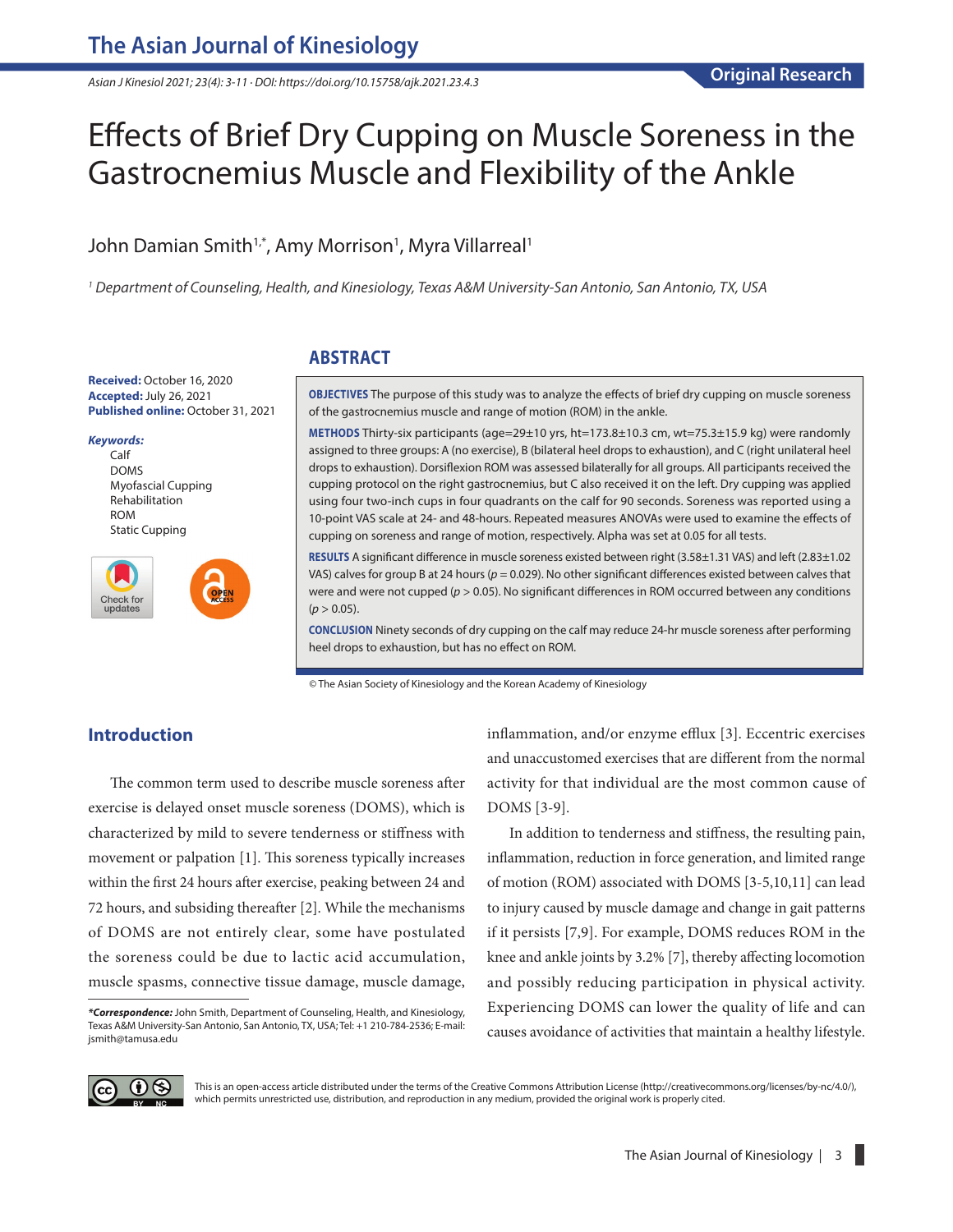While DOMS is the most widely studied type of muscle soreness, other types of muscle soreness have also been identified. For example, acute exercise-induced muscle soreness is perceived pain during and immediately after exercise, and has been thought to be caused by muscle ischemia [12]. Others have used the term immediate-onset muscle soreness (IOMS), which is associated with stiffness, aching pain, and tenderness [13], and has been characterized as that which occurs after completing long-term exercise [14]. Symptoms of IOMS typically last for only hours and are relatively transient compared to those of DOMS [13]. Whether the muscle soreness due to exercise is acute or delayed, the degree of pain and limitations, as well as the means to relieve symptoms, are similar between the two with the main difference being when the symptoms are presented [13]. This may be due in part to acid sensing ion channels, which are found in muscle afferents, and thought to play a role in different pain conditions. It has been reported these ion channels may play a role in the pain associated with IOMS [15], whereas in DOMS they are not [16].

Regardless of the time-course of pain, muscle soreness can deter one from exercising or can hamper training programs, and many methods have explored techniques to reduce this soreness. Prevention and treatment strategies for muscle soreness vary and new ways to avoid and combat it are continually investigated. For example, approaches to remedying the effects of muscle soreness include massage [11,17-18], stretching [18,19], foam rolling [20,21], acupuncture [22-24], ointments [6,25], non-steroidal antiinflammatory drugs [3,25], and exercise [11,26], but no technique has been found to alleviate the discomfort in its entirety. Finding a treatment method that provides quick and lasting relief from the symptoms of muscle soreness would be beneficial for any who would experience it.

One such method, cupping therapy, started in eastern medicine many centuries ago in part to treat various diseases [27]. It is an ancient technique closely related to acupuncture, dry needling, and myofascial release techniques. The technique for dry cupping places cups on the skin superficial to the skeletal muscle affected with negative pressure, creating a vacuum that lifts the soft tissue and fascia in the region to

create a stretch in the surrounding tissues and muscles. Wet cupping similarly employs the same technique but includes small incisions in the skin underneath the cups. The practice has been used for decades by many without much supporting scientific research. Claims of cupping therapy include improved pain relief and ROM, faster healing, reduced inflammation, enhanced sports performance, and faster recovery exist, but without much scientific review. Some research supports the claims [28-35], but others suggest cupping effects are inconclusive [36,37]. If dry cupping can reduce inflammation, relieve pain, increase ROM, and minimize recovery time, the technique may result in a decrease in muscle soreness and thereby be valuable in recovery and rehabilitation situations. The purpose of this study was to investigate the effects of a single brief bout of dry cupping therapy on muscle soreness and ROM on the gastrocnemius muscle and ankle joint after strenuous exercise. It was hypothesized that dry cupping would decrease the effects of muscle soreness in the calf and increase ROM for dorsiflexion.

#### **Methods**

#### **Participants**

This study was reviewed and approved by the University's Institutional Review Board (#2019-43). To calculate the sample size, the ANOVA with repeated measures and withinbetween interaction was employed with three groups, four measurements, an alpha rate of 0.05, power of 0.80 (80%), and an effect size of 0.25 (G\*Power v 3.1.9) [38]. Based on this, a sample size of 10 was indicated for each group for a total of 30, whereas 12 was used for each group to account for attrition.

Participants signed a written informed consent before the study began. Participant exclusion included lower-limb injuries or skin conditions, unaccustomed lower extremity exercise 24 hours to participation, allergies to olive oil or plastic, pregnancy, blood disorders, or use of blood thinning medication. Participants were instructed to not use anti-inflammatory and pain relief medications, or consume supplements (such as preworkout drinks) 24-hrs prior and for the duration of the study. Participants were also instructed to remove any hair from the calf to be cupped prior to reporting to the lab. Hair trimmers were available if needed on the day of the study.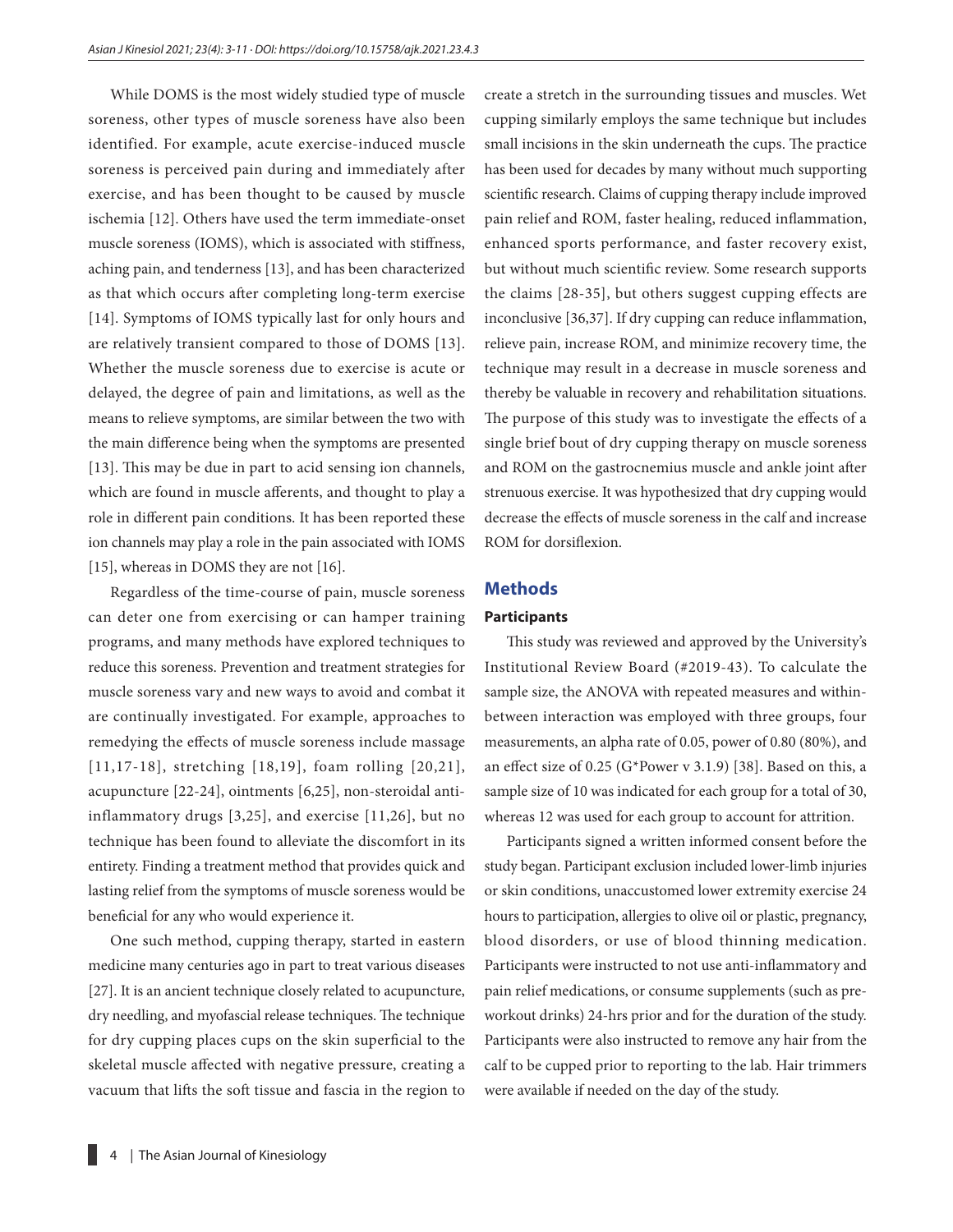#### **Procedures**

Participants self-reported age, height, and weight after which they were counterbalanced by gender and randomly placed in one of three groups: A, B, or C. Group A did not perform any heel drops but received one bout of the cupping protocol on the right gastrocnemius region (calf), group B performed heel drops on the right and left side but received cupping on the right side only, and group C performed heel drops on the right side only and received cupping on both claves <Figure 1>.

Group B performed heel drops with both ankles using a tennis ball between the medial heels of the shoes to ensure uniformity of movement <Figure 2>. Group C performed heel drops only on the right side while group A did not perform heel drops at all.

The heel drop protocol used to elicit DOMS is similar to that used in a previous study [39]. Participants performed heel drops on a standard riser while facing a wall with a mounted bar approximately chest-height. With the right hand grasping the bar, participants assisted themselves up during plantar flexion before eccentrically dorsiflexing. Participants were required to eccentrically dorsiflex below the ankle as far as possible. A 2.26 kg (5-lb, females) or 4.53 kg (10-lb males) weight was held in the left hand while completing the heel drops at a cadence of 70 beats per minute using a metronome, where a beat signaled participants to plantarflex and the next beat signaled participants to dorsiflex. This was continued until participants could no longer continue or until they were no longer moving through a full range of motion, which was characterized by the heel not lowering below the ankle. At this point a one-minute rest was provided after which participants repeated the exercise again in the same manner, but without the weight. A 5-minute rest was then given prior to cupping.

Range of motion (ROM) of the ankle was measured in all groups during the 5-min rest prior to cupping and immediately again after cupping in both ankles regardless of performing the heel drops. Participants sat on an exam table with knees extended and the ankle hanging over the edge with shoes and socks removed. Active dorsiflexion of each ankle was measuring with a goniometer <Figure 3> using the fibular head and fifth metatarsal as the proximal and distal landmarks



**Figure 1.** Participants in group B performed heel drop exercise (Ex) on both sides while participants in group C performed heel drop exercises on the right side, and participants in groups A and B received cupping (Cu) on the right side only while those in group C received it on both sides. Range of motion (ROM) was measured in all ankles prior to and after the cupping.



**Figure 2.** A tennis ball was used to ensure uniformity when performing bilateral heel drops.

respectively. The respective sides of the goniometer were aligned with the appropriate landmarks while the participant actively dorsiflexed the ankle.

When the five-minute rest was complete, one bout of the cupping protocol was conducted on the right gastrocnemius region <Figure 4> (A. G. Professional Cupping Set; K.S. Choi Corp, California, USA). Preparation of the quadrants included removal of all hair, light abrasion with 70% isopropyl alcohol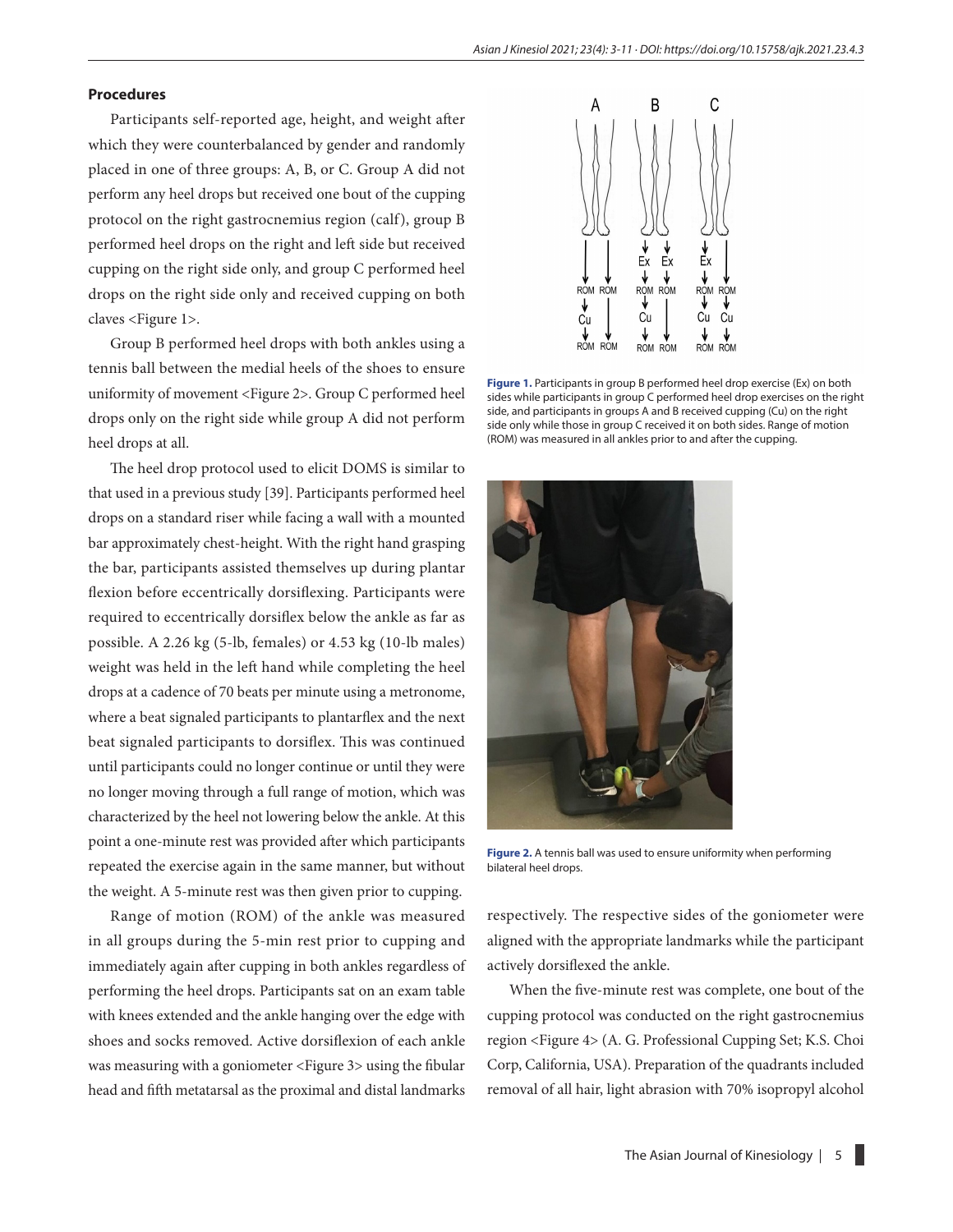

**Figure 3.** A standard goniometer was used to measure dorsiflexion of the ankle joint using the fibular head and fifth metatarsals as bony landmarks to ensure accuracy.



**Figure 4.** One bout of the cupping protocol being administered to a participant. One suction to the four quadrants was held for 90 seconds.

swabs, and lastly applying olive oil for aid in the seal of the cups to ensure suction. Two-inch diameter cups were placed in each quadrant (right and left, upper and lower) with the intensity of one full pump. Once all four cups were providing suction, a timer was started for 90 seconds, after which the cups were gently removed and excess olive oil was then wiped away using a paper towel.

Participants then turned over on the exam table at which time ROM was again measured in the same manner as described above. They were reminded to avoid any antiinflammatory or pain reducing medications and supplements, and to carry on their normal daily physical activities but to avoid exercise of any kind involving the lower extremities. A visual analog soreness scale (VAS) of 0 (no soreness at all) to 10 (unable to move) was explained and provided to participants, after which they reported at 24- and 48-hrs after cupping. Scales such as this have been assessed for good reliability [40].

#### **Statistical Analysis**

SPSS v25 was used to run all statistical analyses. A 3 (group) x 4 (soreness) Factorial ANOVA with repeated measures on the second factor was used to assess calf soreness at 24- and 48-hours between the three groups for DOMS as well as for ROM. Fisher's Least Squared Difference was used to control type I error in post-hoc tests. Effect sizes of post-hoc tests were calculated with Cohen's *d* using the pooled standard deviation, with 0.8 or greater considered a large effect, 0.5 a moderate effect, and 0.2 or less a small effect. Alpha was set at 0.05 for all tests.

#### **Results**

Eighteen male and 18 female participants enrolled and completed the study. Participant characteristics are reported in Table 1.

| <b>Table 1.</b> Participant characteristics (mean±standard deviation) |           |                         |                       |  |  |
|-----------------------------------------------------------------------|-----------|-------------------------|-----------------------|--|--|
|                                                                       | Age (yrs) | <b>Body Height (cm)</b> | <b>Body Mass (kg)</b> |  |  |
| Total $(N=36)$                                                        | $29 + 10$ | $173.8 \pm 10.3$        | $75.3 + 15.9$         |  |  |
| Group $A(n=12)$                                                       | $32 + 14$ | $174.4 \pm 11.1$        | $74.6 \pm 11.8$       |  |  |
| Group $B(n=12)$                                                       | $27 + 8$  | $172.4 + 9.7$           | $79.4 + 21.3$         |  |  |
| Group $C(n=12)$                                                       | $26 + 6$  | $174.8 \pm 10.9$        | $72.2 + 13.7$         |  |  |

#### **Soreness**

Factorial ANOVA indicated a significant interaction between groups and time ( $F_{(6, 64)}$ , = 5.4,  $p = 0.001$ ,  $\eta_p^2 = .34$ ).

At 24 hours, there was a significant difference in left calf soreness between groups A and B ( $p = 0.001$ ,  $d = 3.8$ ) and between B and C ( $p = 0.001$ ,  $d = 3.2$ ). This was also evident at the same time-point for right calf soreness between group A and group B ( $p = 0.001$ ,  $d = 3.1$ ) as well as groups A and C ( $p$  $= 0.001, d = 2.2$ ) <Table 2>.

There was a significant difference in left calf soreness at 48 hours between group A and group B ( $p = 0.001$ ,  $d = 2.9$ ) and between groups B and C ( $p = 0.001$ ,  $d = 2.8$ ). Right calf soreness at 48 hours was also significantly different between group A and group B ( $p = 0.001$ ,  $d = 2.2$ ) as well as groups A and C ( $p = 0.001$ ,  $d = 1.4$ ) <Table 2>. No significant difference existed between the left calf of group B and the right calf of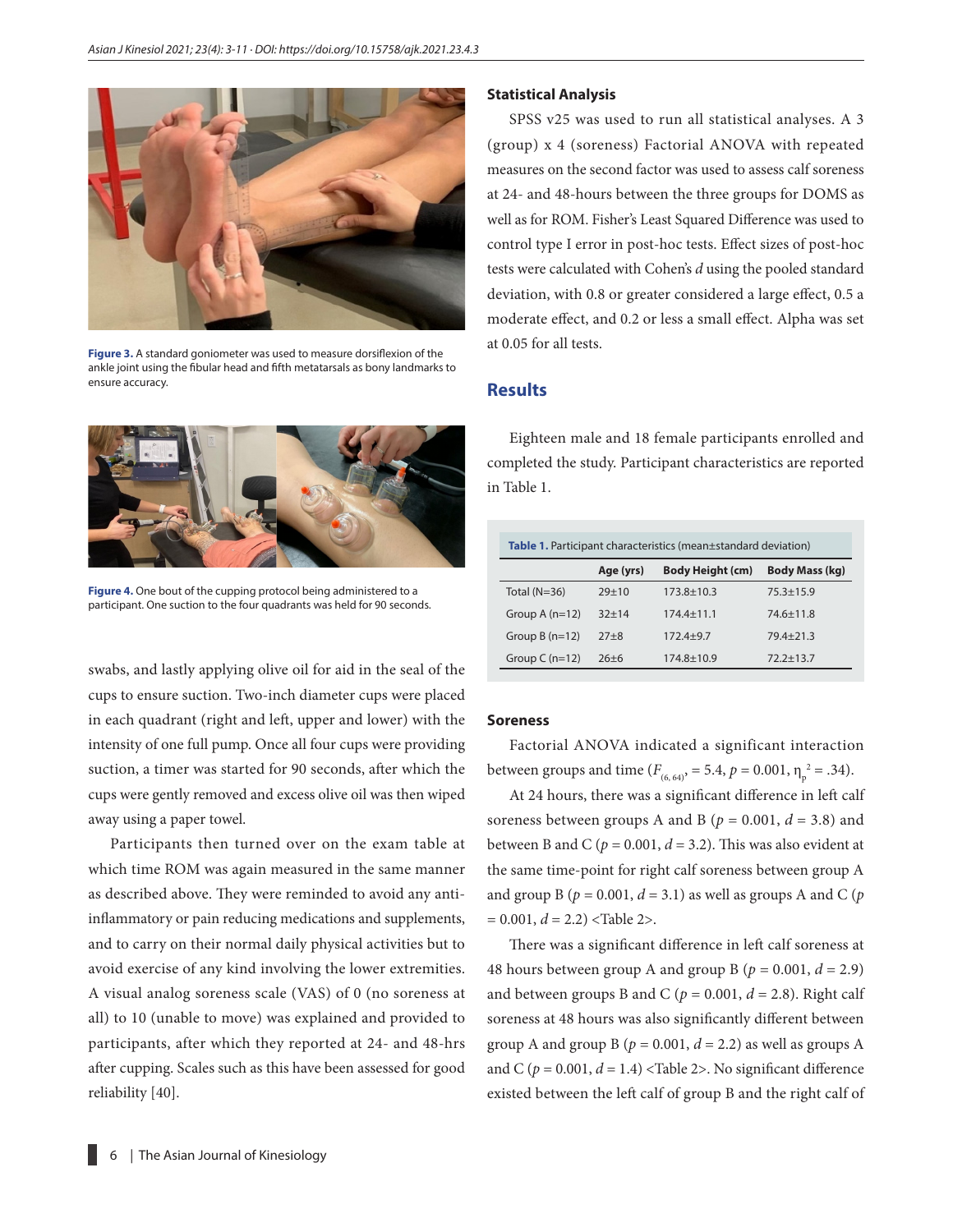group C at 24 ( $p = 0.166$ ,  $d = 0.6$ ) and 48 hours ( $p = 0.408$ ,  $d$  $= 0.3$ ).

No significant differences were found in soreness between right and left calves in group A at 24 hours ( $p = 0.616$ ,  $d = 0.4$ ) and 48 hours ( $p = 0.476$ ,  $d = 0.0$ ). A significant difference existed between calves for group B at 24 hours ( $p = 0.029$ ,  $d =$ 0.6), but not 48 hours ( $p = 0.388$ ,  $d = 0.2$ ). Finally, a significant difference between right and left calves was found at both 24 hours ( $p = 0.001$ ,  $d = 2.1$ ) and 48 hours ( $p = 0.001$ ,  $d = 1.4$ ) for group C <Table 2>.

| Table 2. Soreness ratings using a 10-point visual analog scale after<br>calf exercise and cupping (mean±standard deviation). |                                                          |                                                                     |                                                                    |  |
|------------------------------------------------------------------------------------------------------------------------------|----------------------------------------------------------|---------------------------------------------------------------------|--------------------------------------------------------------------|--|
|                                                                                                                              | <b>Group A</b><br>(No exercise,<br>right calf<br>cupped) | <b>Group B</b><br>(Bilateral<br>exercise,<br>right calve<br>cupped) | <b>Group C</b><br>(Right calf<br>exercise,<br>bilateral<br>cupped) |  |
| 24-hr I eft Calf                                                                                                             | $0.00 + 0.00$                                            | $3.58 + 1.31$ <sup>ad</sup>                                         | $0.25 + 0.62^b$                                                    |  |
| 24-hr Right Calf                                                                                                             | $0.16 + 0.57$                                            | $2.83 + 1.02a$                                                      | $2.66 + 1.49$ <sup>a</sup>                                         |  |
| 48-hr I eft Calf                                                                                                             | $0.00 + 0.00$                                            | $3.50 + 1.67$                                                       | $0.08 + 0.28$ <sup>b</sup>                                         |  |
| 48-hr Right Calf                                                                                                             | $0.00 + 0.00$                                            | $3.08 + 1.92$ <sup>c</sup>                                          | $2.66 \pm 2.53$ <sup>c</sup>                                       |  |

Note: Group A did not perform any exercise and had the right calf cupped, group B performed exercise on both calves and had the right calf cupped, and group C performed exercise on the right calf and had both calves cupped.  $^{\circ}$ Significantly different than A, p < 0.05;<br> $^{\circ}$ Significantly different than B, p < 0.05; Significantly different than A Significantly different than B,  $p < 0.05$ ; 'Significantly different than A, p < 0.05; dSignificantly different than 24-hr Left Calf, p < 0.05.

#### **Range of Motion**

There was no interaction of group and calf on ROM  $(F<sub>(6, 64)</sub>)$ , = 0.685,  $p = 0.662$ ,  $\eta_p^2 = 0.06$ ) <Figure 5>, nor was there a main



# Difference in Pre- and Post-Cupping Range of Motion between Right and Left Ankles

**Figure 5.** There were no significant differences in ankle range of motion between calves within groups nor between calves across groups before and after cupping,  $p > .05$ .

effect of group when time was combined ( $F_{(2, 33)}$ , = 0.182  $p =$ 0.835,  $\eta_p^2 = 0.01$ ). There was, however, a significant difference for the main effect of time when group was combined  $(F_{(3,33)},$  $= 7.78, p = 0.001, \eta_{p}^{2} = 0.41$ ) Post-hocs indicated a significant difference between left and right calves at 24 hours ( $p = 0.001$ ,  $d = 0.26$ ) and between 24 and 48 hours in the left calf ( $p =$  $0.007, d = 0.19$ .

#### **Discussion**

This study investigated the effect of dry cupping therapy on muscle soreness and ROM after a bout of eccentric dorsiflexion exercise. The only significant finding was in soreness rating between the left and right calves at 24 hrs in group B (3.58±1.31 and 2.83±1.03 VAS units, respectively), in which both calves were exercised and only the right side was cupped. While this provides some evidence for 90 seconds of dry cupping to acutely reduce the perception of muscle soreness, uncertainty still exists since there was a significant difference in soreness between right and left calves in group C, both of which were cupped but only the right exercised. Furthermore, there was no significant difference in soreness at either time point between the right calves of group B and the left calves of group C, both of which were exercised but only cupped on group C. All other significant findings simply demonstrate the effectiveness of the heel drop protocol to induce soreness.

There is evidence to show that dry cupping can increase microvascular function [41] thereby promoting blood and lymphatic flow with negative pressure from suction, which causes stretching of the skin and underlying tissue as well as dilation of the capillaries [42]. It can be theorized this local effect of increased flow could lead to shorter healing times with decreased pain, however, studies that support claims of dry cupping for improving pain relief are equivocal. For example, after 71 participants with heel pain were divided into a treatment and control group, they performed active dorsiflexion and self-stretching exercises with the treatment group receiving dry cupping on trigger points during these exercises. Total cupping time for the treatment group was 10 minutes. Immediately after the intervention, pain as measured with a VAS was significantly lower compared to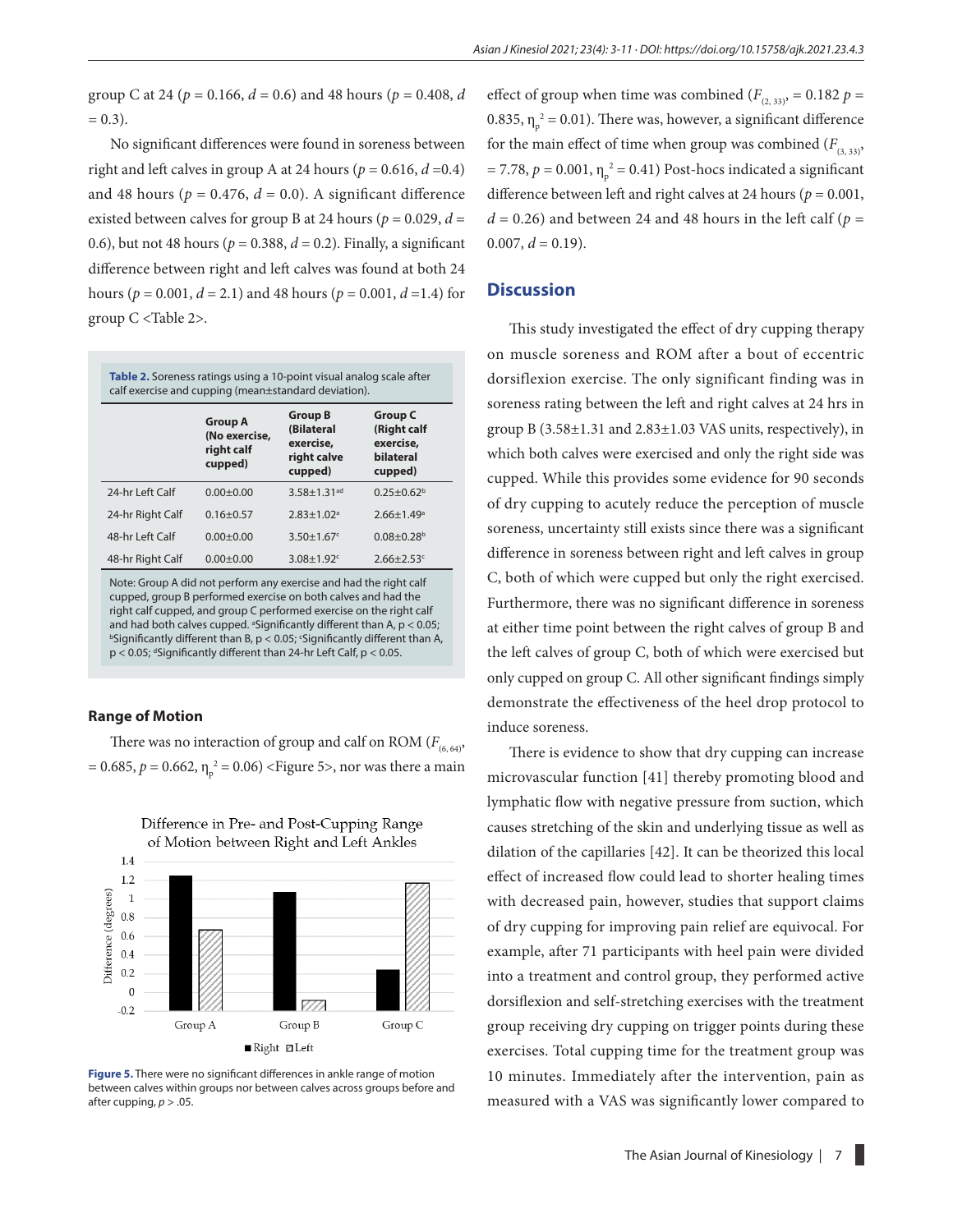pre-measurement, but not between groups, nor were there any significant differences 48-hrs later [29]. The authors also measured heel pain during the first morning steps one and two days after the intervention, and reported that pain in the treatment group was significantly less than that in the control group. Other studies have provided evidence of pain improvement after dry cupping in other areas of the body. After 60 participants with existing neck and shoulder pain received 10 minutes of dry cupping, pain as measured with a VAS was significantly reduced compared to a control group immediately after the treatment [43]. Five minutes of dry cupping seems to significantly increase pain threshold in healthy hamstring muscles from pre- to post-treatment, although this increase was not significant compared to a control group that engaged in passive stretching [31]. For those with low back pain, eight minutes of cupping twice weekly for four weeks with either higher or lower suction pressure significantly improved their perception of pain [44]. As with the above mentioned studies, this study found mixed results with some evidence of cupping to reduce soreness over a shorter, but not longer term, albeit only within-subjects and not across groups. It has been suggested that one means by which dry cupping can reduce pain is similar to acupressure and acupuncture, in that dry cupping can elicit the release of endorphins and other pain relief substances [45]. Perhaps 90 seconds of cupping is not long enough to elicit physiological responses that includes sufficient capillary dilation and endorphin stimulation for longer-term pain relief. Reasons for mixed results in this and other studies are most likely due to a non-definitive methodology for cupping, as cupping has been explored using different time exposures, different types of dry cupping (different negative pressures, pulsatile, flame suction, different size cups), different parts of the body, and different populations.

The current study indicates that 90-seconds of dry cupping after a bout of eccentric heel drop exercise does not enhance ROM of the ankle joint. Although the main effect of time was significant, this may be attributed to the exercise protocol and possible tightness of the calf muscles since there is very little indication that cupping had any effect. A limitation of this study, however, is that ROM was not assessed before the exercise condition and therefore the effect of the heel drop exercise on ROM cannot be determined. It is possible that the heel drop exercise did not have an influence of ROM in either group B or C, thereby not effecting a significant change between the two post-exercise ROM assessments. If ROM never changed from baseline, then dry cupping could not have had an influence.

There is evidence, however, that dry cupping can influence ROM. For example, it has been reported that dry cupping while performing ankle dorsiflexion exercises and calf muscle stretching significantly improved ankle dorsiflexion ROM immediately after and two days after the intervention in both treatment and control groups [29]. While the control group performed the same exercises and stretches as the treatment group, but without the cupping, there was no significant difference between the groups. This is similar to studies examining other areas of the body, such as when 15 healthy adults received dry cupping on the hamstrings for five minutes and a control group engaged in passive stretching. Statistically significant improvements from pre- to post-testing in both treatment and passive stretching groups were evident, but no significant difference existed between the groups [31]. This suggests that cupping can increase ROM but is not superior to traditional passive stretching. Similarly, 17 collegiate athletes with a hamstring pathology were given three minutes of cupping and like the aforementioned study, there was a significant improvement in ROM from pre-to post-testing but no significant difference between the group that received cupping and the group that received heat treatment and foam rolling [46]. In contrast, when 25 healthy young adults engaged in dry cupping, sham, and control trials and assessed hamstring ROM, there were no significant differences in ROM measures immediately post and 10-mins post cupping between the trials, which suggested that dry cupping did not impact flexibility [47]. In another study, 25 young adult collegiate athletes were given either a 7-minute cupping therapy on the hamstrings or assigned to a control group with no treatment at all. Similar to the last study, there were no significant differences in ROM for pre- and post-testing between groups, thus indicating dry cupping did not affect hamstring ROM [48]. The current study is the first known investigation of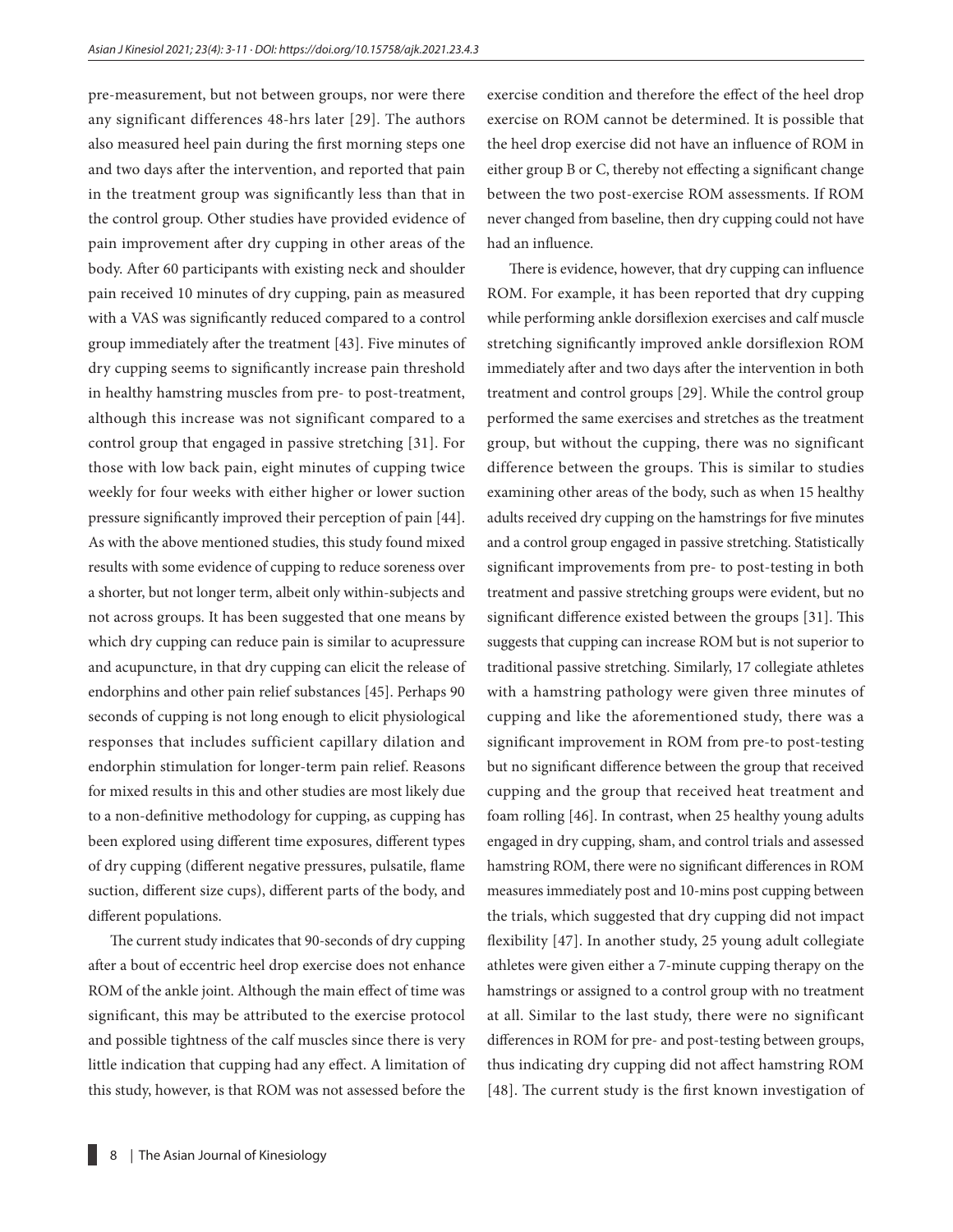exploring cupping's effects on ROM after an eccentric bout of exercise in the calf region. Similar to the above mentioned studies, there was no improvement in ROM for within (pre- to post-test) or between (cupped and non-cupped) trails. While differences in methodology must be accounted for, such as duration of cupping, sites being cupped, techniques used to measure outcome variables, etc., it is likely that 90 seconds of dry cupping as a primary means to increase ROM may not be effective after a bout of eccentric heel drop exercise.

Limitations of this study include the novel cupping protocol. The aim of this study was to determine if an acute (90 seconds) bout of cupping could provide relief from soreness and since no other studies have used such a short bout, no direct comparisons can be made. Since this protocol has not been assessed against repeated trials or a gold standard for muscle soreness relief, there is no information for its reliability or validity. The lack of sham cupping is also a limitation. Without a sham treatment, it was obvious to participants which calves were and were not cupped and therefore could have influenced the way they rated soreness. The 10-pt VAS can be considered another limitation in that it was developed for rating pain and not muscle soreness. Soreness, similar to pain, can be subjective and some may perceive it as a discomfort. Additionally, this study is limited such that there is no direct physiological evidence that DOMS occurred since markers of muscle damage were not collected.

Whether one is an athlete or a patient undergoing physical therapy, muscle soreness can be a hindrance in training and rehabilitation programs, and ways to reduce this condition are continually explored. Results from this study indicate that while 90 seconds of dry cupping on the calf may reduce 24-hr muscle soreness after performing heel drops to exhaustion, there is little evidence otherwise to suggest its effectiveness for lowering muscle soreness in the calf or increasing ROM in the ankle. This is the first study known to the authors to explore the effect of dry cupping on muscle soreness in the calf. Future studies can incorporate a longer suction periods, such as three to 10 minutes as commonly found in other studies. Further research can also include sham cupping, which may be effective in hiding the treatment, especially in those who have never experienced cupping.

### **Conflicts of Interest**

The authors declare no conflict of interest.

## **References**

- 1. Gulick DT, Kimura I F. Delayed onset muscle soreness: What is it and how do we treat it? J Sport Rehab. 1996; 5(3):234-243.
- 2. Armstrong RB. Mechanisms of exercise-induced delayed onset muscular soreness: a brief review. Med Sci Sports and Exerc. 1984; 16(6):529-538.
- 3. Cheung K, Hume PA, Maxwell L. Delayed onset muscle soreness. Treatment strategies and performance factors. Sports Med. 2003; 33(2):145-164.
- 4. Clarkson PM, Nosaka K, Braun B. Muscle function after exercise-induced muscle damage and rapid adaptation. Med Sci Sport Exerc. 1992; 24(5):512-520.
- 5. Cleak MJ, Eston RG. Muscle soreness, swelling, stiffness and strength loss after intense eccentric exercise. Br J Sports Med. 1992; 26(4):267-272.
- 6. Connolly DA, Sayers SP, McHugh MP. Treatment and prevention of delayed onset muscle soreness. J Strength and Cond Res. 2003; 17(1):197-208.
- 7. Dutto DJ, Braun WA. DOMS-Associated changes in ankle and knee joint dynamics during running. Med Sci Sport Exerc. 2004; 36(4):560-566.
- 8. Newham D. The consequences of eccentric contractions and their relationship to delayed onset muscle pain. Eur J Appl Physiol Occup Physiol. 1988; 57(3):353-359.
- 9. Paschalis V, Giakas G, Baltzopoulos V, et al. The effects of muscle damage following eccentric exercise on gait biomechanics. Gait Posture. 2007; 25(2):236-242.
- 10. Larkin-Kaiser KA, Parr JJ, Borsa PA, George SZ. Range of motion as a predictor of clinical shoulder pain during recovery from delayed-onset muscle soreness. J Athl Train. 2015; 50(3):289-294.
- 11. Weber MD, Servedio FJ, Woodall WR. The effects of three modalities on delayed onset muscle soreness. J Orthop Sports Phys Ther. 1994; 20(5):236-242.
- 12. Abraham W. Exercise-induced muscle soreness. Phys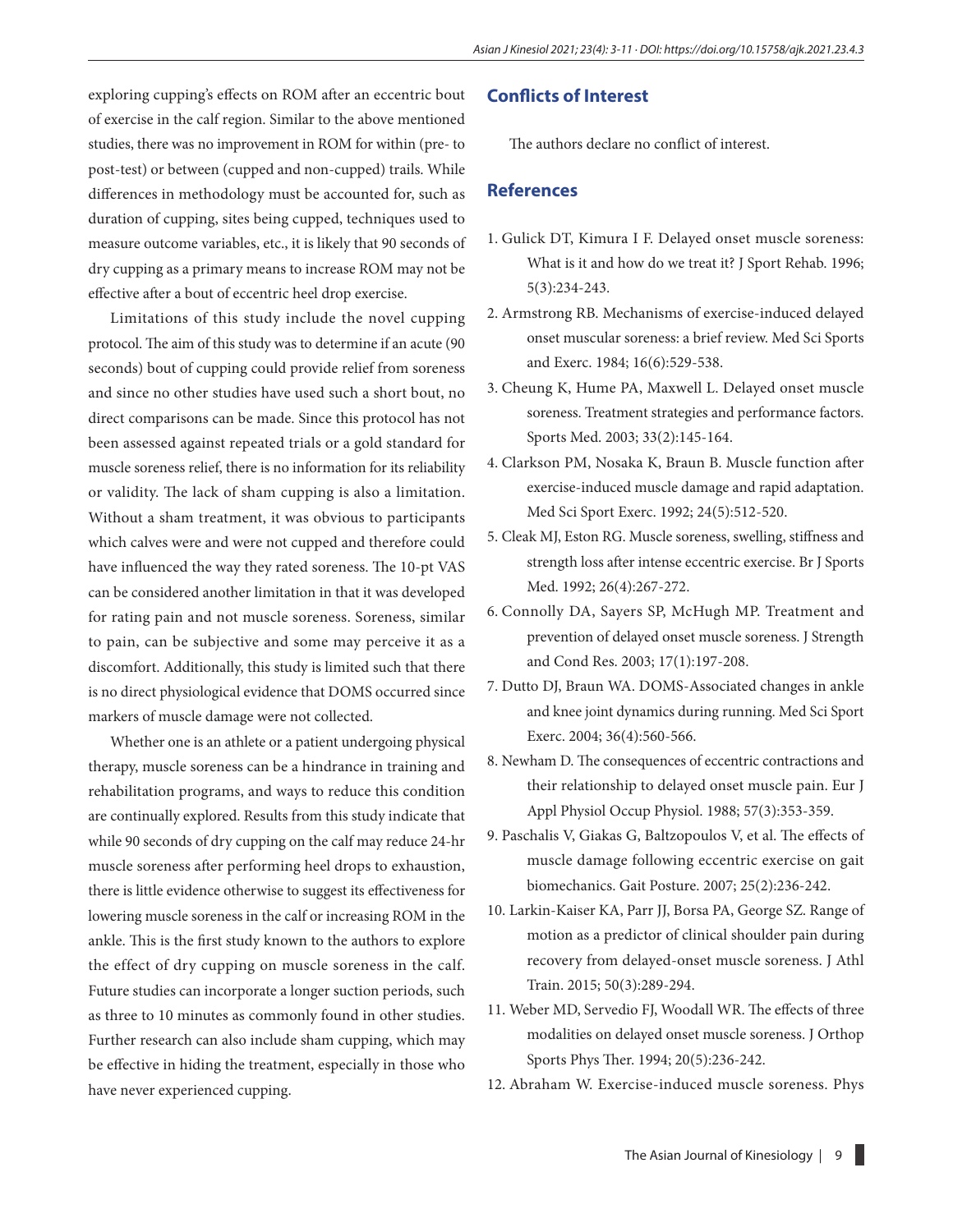Sportsmed. 1979; 7(10):57-66.

- 13. Lewis BB, Ruby D, Bush-Joseph C A. Muscle soreness and delayed-onset muscle soreness. Clin Sports Med. 2021; 31(2):255-262.
- 14. Tokinoya K, Ishikura K, Song-Gyu R, Ebina K, Miyakawa S, Ohmori H. Relationship between early-onset muscle soreness and indirect muscle damage markers and their dynamics after a full marathon. J Exercise Sci Fit. 2020; 18(3):115-121.
- 15. Khataei T, Harding AMS, Janahmadi M, et al. ASICs are required for immediate exercise-induced muscle pain and are downregulated in sensory neurons by exercise training. J Appl Physiol. 2020; 129(1):17-26.
- 16. Khataei T, Sluka K, Harding A, Benson C. ASICs are required for immediate exercise-induced muscle pain (IEIP), but not delayed onset muscle soreness (DOMS). J of Pain. 2021; 22(5):591.
- 17. Hilbert JE, Sforzo GA, Swensen T. The effects of massage on delayed onset muscle soreness. Br J Sports Med. 2003; 37(1):72-75.
- 18. Rodenburg JB, Steenbeek D, Schiereck P, Bär PR. Warmup, stretching and massage diminish harmful effects of eccentric exercise. Int J Sports Med. 1994; 15(7):414- 419.
- 19. Behm DG, Blazevich AJ, Kay AD, McHugh M. Acute effects of muscle stretching on physical performance range of motion, and injury incidence in healthy active individuals: a systematic review. Appl Physiol Nutr Metab. 2016; 41(1):1-11.
- 20. Kelly S, Beardsley C. Specific and cross-over effect of foam rolling on ankle dorsiflexion range of motion. Int J Sports Phys Ther. 2016; 11(4):544-551.
- 21. Laffaye G, Da Silva DT, Delafontaine A. Self-myofascial release effect with foam rolling on recovery after highintensity interval training. Front Physiol. 2019; 10:1287.
- 22. Ahmedov S. Ergogenic effect of acupuncture in sport and exercise: a brief review. J Strength and Cond Res. 2010; 24(5):1421-1427.
- 23. Hubscher M, Vogt L, Bernhorsten M, Rosenhagen A, Banzer W. Effects of acupuncture on symptoms and muscle function in delayed-onset muscle soreness. J

Altern Complement Med. 2008; 14(8):1011-1016.

- 24. Itoh K, Ochi H, Kitakohi H. Effect of tender point acupuncture on delayed onset muscle soreness (DOMS)-a pragmatic trial. Chin Med. 2008; 3(14):1-5.
- 25. Hill JM, Sumida KD. The effect of 2 topical counterirritant creams on pain induced by delayed-onset muscle soreness. J Sport Rehabil. 2002; 11(3):202-208.
- 26. Jamurtas AZ, Fatouros IG, Buckenmeyer P, et al. Effects of plyometric exercise on muscle soreness and plasma creatine kinase levels and its comparison with eccentric and concentric exercise. J Strength and Cond Res. 2000; 14(1):68-74.
- 27. Cao H, Han M, Li X, et al. Clinical research evidence of cupping therapy in China: a systematic literature review. BMC Complement Altern Med. 2010; 10(70).
- 28. Akbarzadeh M, Ghaemmaghami M, Yazdanpanahi Z, Zare N, Azizi A. The effect dry cupping therapy at acupoint BL23 on the intensity of postpartum low back pain in primiparous women based on two types of questionnaires, 2012; a randomized clinical trial. Int J Community Based Nurs Midwifery. 2014; 2(2):112-120.
- 29. AlKhadhrawi NA, Alshami A. Effects of myofascial trigger point dry cupping on pain and function in patients with plantar heel pain: a radomized controlled trial. J Bodyw Mov Ther. 2019; 23(3).
- 30. Arce-Esquivel AA, Warner BJ, Gallegos DM, Cage SA. Effect of dry cupping on vascular function among young individuals. Int J Health Sci. 2017; 5(3):10-15.
- 31. Kim J, Cho JE, Do KS, Lim SY, Kim HJ, Yim J. Effect of cupping therapy on range of motion, pain threshold, and muscle activity of the hamstring muscle compared to passive stretching. J Korean Soc Phys Med. 2017; 12(3):23-32.
- 32. Kim JI, Lee MS, Lee DH, Boddy K, Ernst E. Cupping for treating pain: systematic review. Evid Based Complement Alternat Med. 2011; 2011(467014).
- 33. Lauche R, Cramer H, Choi KE, et al. The influence of a series of five dry cupping treatments on pain and mechanical thresholds in patients with chronic nonspecific neck pain-a randomised controlled pilot study. BMC Complement Altern Med. 2011; 11(63).